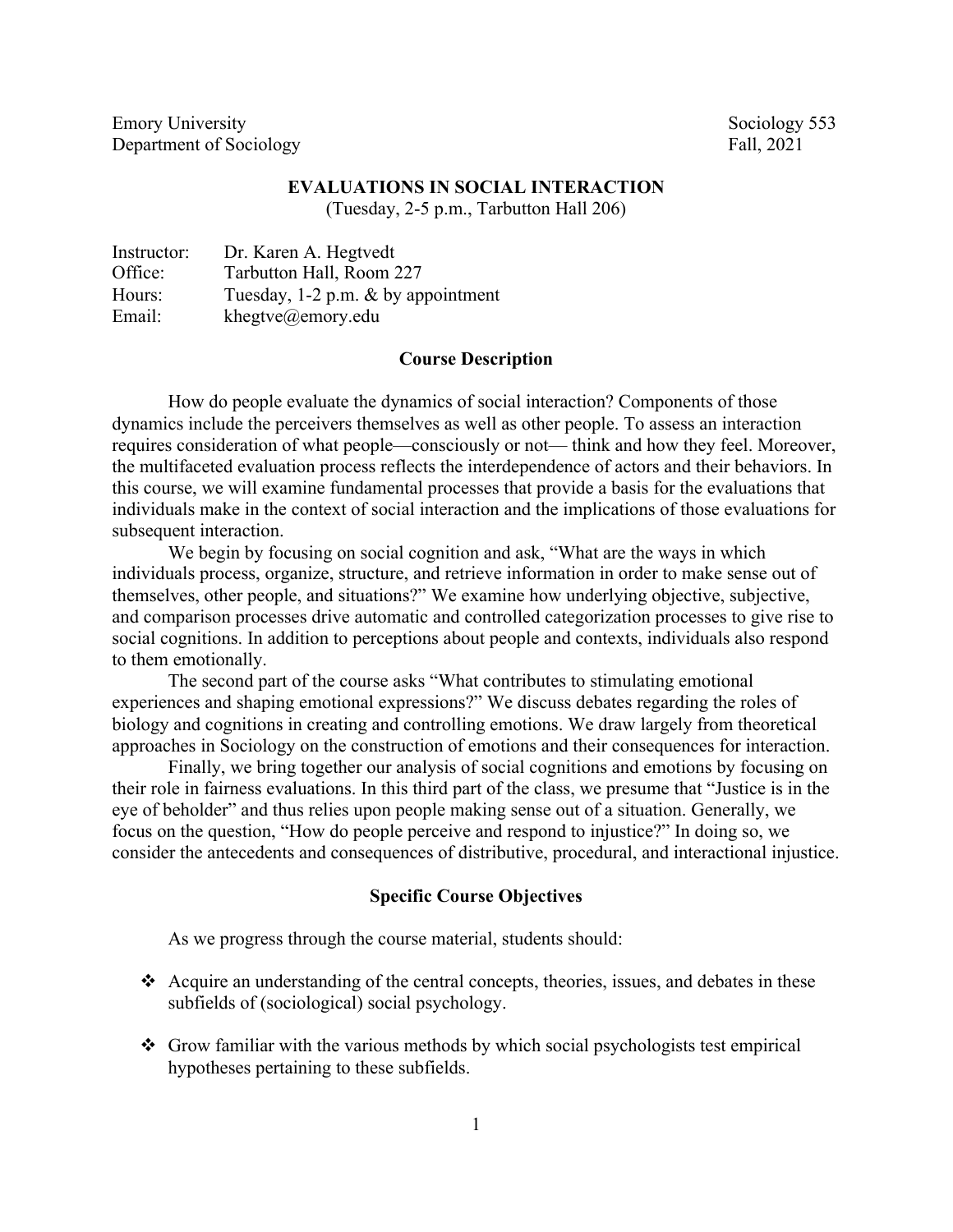- $\triangle$  Formulate their own critical assessments of the theories and research covered, the potential for links between them, and their implications for social inequality.
- $\div$  Learn how to communicate course content effectively to others through review and critical analysis.
- $\cdot$  Consider how the processes interrogated contribute to their own current or future research endeavors.

# **Course Readings**

The course outline indicates readings for specific topics from various sources. Articles and chapters will be available on the course Canvas site, except for the text:

Fiske, Susan T. and Shelley E. Taylor. 2021. *Social Cognition: From Brains to Culture* (4rd edition)*.* Thousand Oaks, CA: Sage (abbreviated *SC* below).

The text may be ordered from Amazon. Readings marked with \* are optional.

## **Course Requirements**

You are, of course, expected to attend class regularly, to complete all assigned readings before class, and to participate actively in class discussions (using your "lecture voice" behind your mask!). If you should foresee missing a class session due to illness, please notify me so that we do not delay the start of class waiting for you. Missing more than two (unexcused) class sessions may jeopardize your grade for the class.

In addition to participation (ungraded but presumed), students' course grades stem from: (parenthetical expressions indicate percent of your total grade).

#### *Facilitation of Class Sessions (15%)*

Each week, two students will facilitate class meetings (joined by me!). Over the course of the semester, each student will do two facilitations. I will scaffold each class session with opening remarks and will provide, in advance, outlines for each class session. Each facilitator will cover a portion of the outline (e.g., one will cover part I and II and another will cover parts III and IV). Each part of an outline addresses a question relevant to the content of the class session and indicates which readings for the week are relevant.

Student facilitators will be responsible for: 1) writing a memo that briefly summarizes an article (excluding chapters) and identifies its strengths and weaknesses (no more than a page per article); 2) posting memos to Canvas; 3) using memos to scaffold their remarks related to answering the question posed in the relevant part of the outline; 4) offering connections between the reading and other course materials; and 5) specifying questions for discussion during class.

We will coordinate who will facilitate class sessions in a way that everyone gets at least one top pick. And I will confer with facilitators, as necessary, prior to class to ensure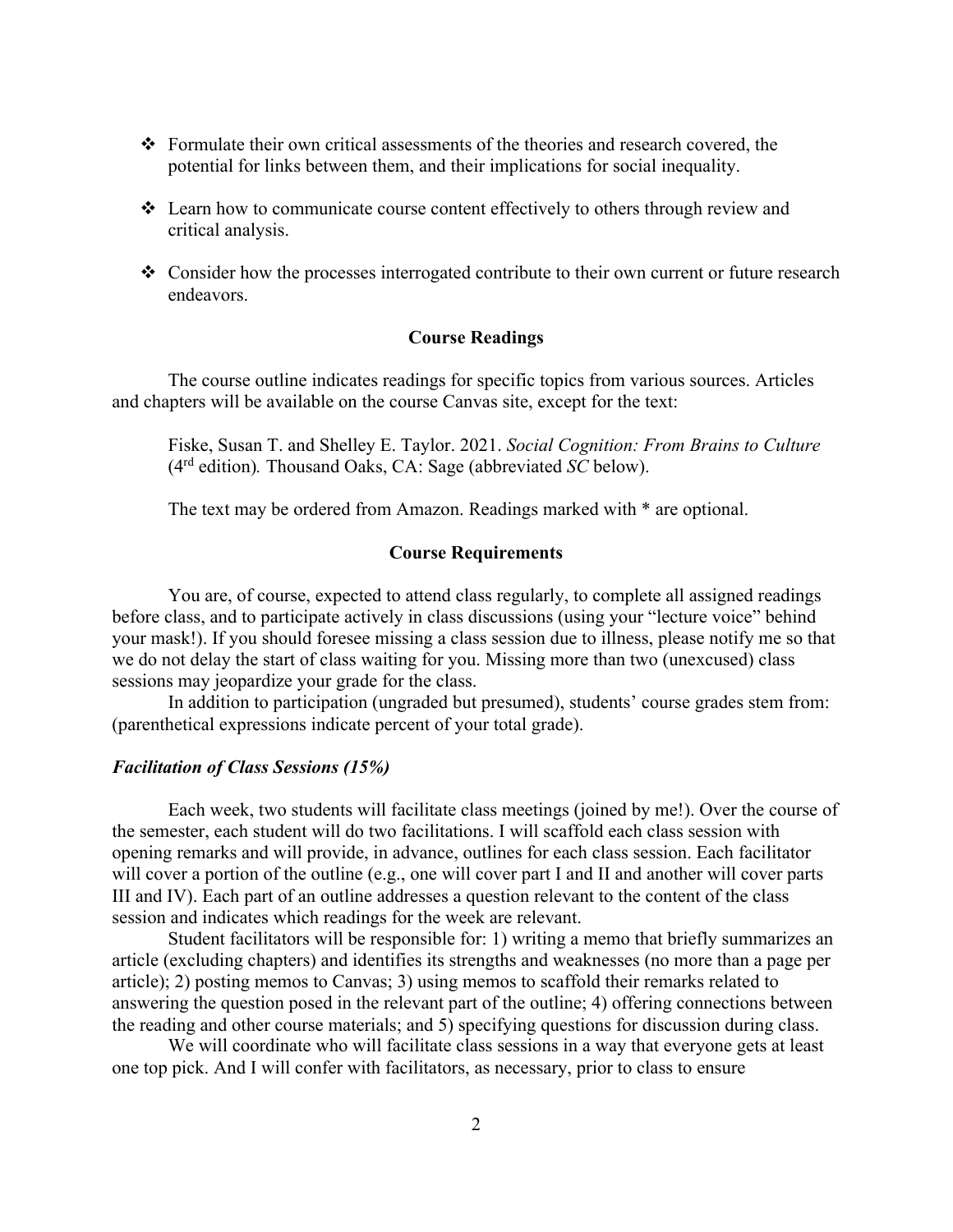coordination of our roles during class sessions. Facilitation will be assessed as satisfactory/ unsatisfactory and include both the quality of the memos and the actual facilitation. (My feedback will be more extensive only in the case of an unsatisfactory assessment; if such an assessment stems from lack of thoroughness and thoughtfulness in the memo, students can rewrite that memo.) I will, as previously noted, chime in regularly during the class session with information beyond the specific readings for the day and to ensure the class moves along through the outline for the topic.

NOTE: I have never had class session facilitators! I am trying out this format for class sessions because of the number of the students enrolled in the class. I am hoping that this format will ensure that all students have an opportunity to "own" a part of the content and develop means to communicate it effectively to others. And, in this way, even the quiet voices (and I was such a voice in my grad school days) will penetrate class at least twice during the semester.

## *Essay Exams* (25%)

To provide students with the opportunity for expressing their individual analyses of issues pertaining to each general topic, the course includes three essay exams. Students will complete **one** exam on a topic *other than* the topic addressed in their papers. Each exam requires students to respond to one of two essay questions, much like questions appearing on preliminary exams. I will hand out an exam prior to the end of each course section. Responses may be up to 10 pages in length (double-spaced, 12-point type) and will be due about two weeks later. Please provide paper copies to me.

## *Research Paper / Alternative* (50%)

The intent of the research paper is to allow you to study in detail a topic that is specific to your own purpose. (You may "piggy-back" this paper on an assignment for another class if the paper's topic reflects the content of this class in some way. You must discuss this with me *prior* to submitting your paper proposal.) The research paper may take one of the following forms:

- (A) a position paper presenting a cogent argument regarding a theoretical or empirical issue on a topic relevant to evaluations in social interaction;
- (B) a research proposal that includes a review of relevant literature, hypotheses, and tentative research methods; or
- (C) report of your own empirical research, which possibly completes research proposed for another class (this option would include a literature review and theoretical statement in addition to empirical results);
- (D) an analytical synthesis of topics stemming from two different parts of the course.

To develop the research paper, submit **September 28** to me **a one-page prospectus.** Post to Canvas and provide a paper copy of **preliminary drafts by Tuesday, November 30**. (Should others want a paper copy, I will provide them.) We will discuss papers on December 7. By **Tuesday, December 14** (5 p.m.) post **final papers** to Canvas and give a paper copy to me.

Posted to Canvas under the Research Paper assignment, you will find instructions for formatting your paper, guidance for adhering to ASA style guidelines (especially for in-text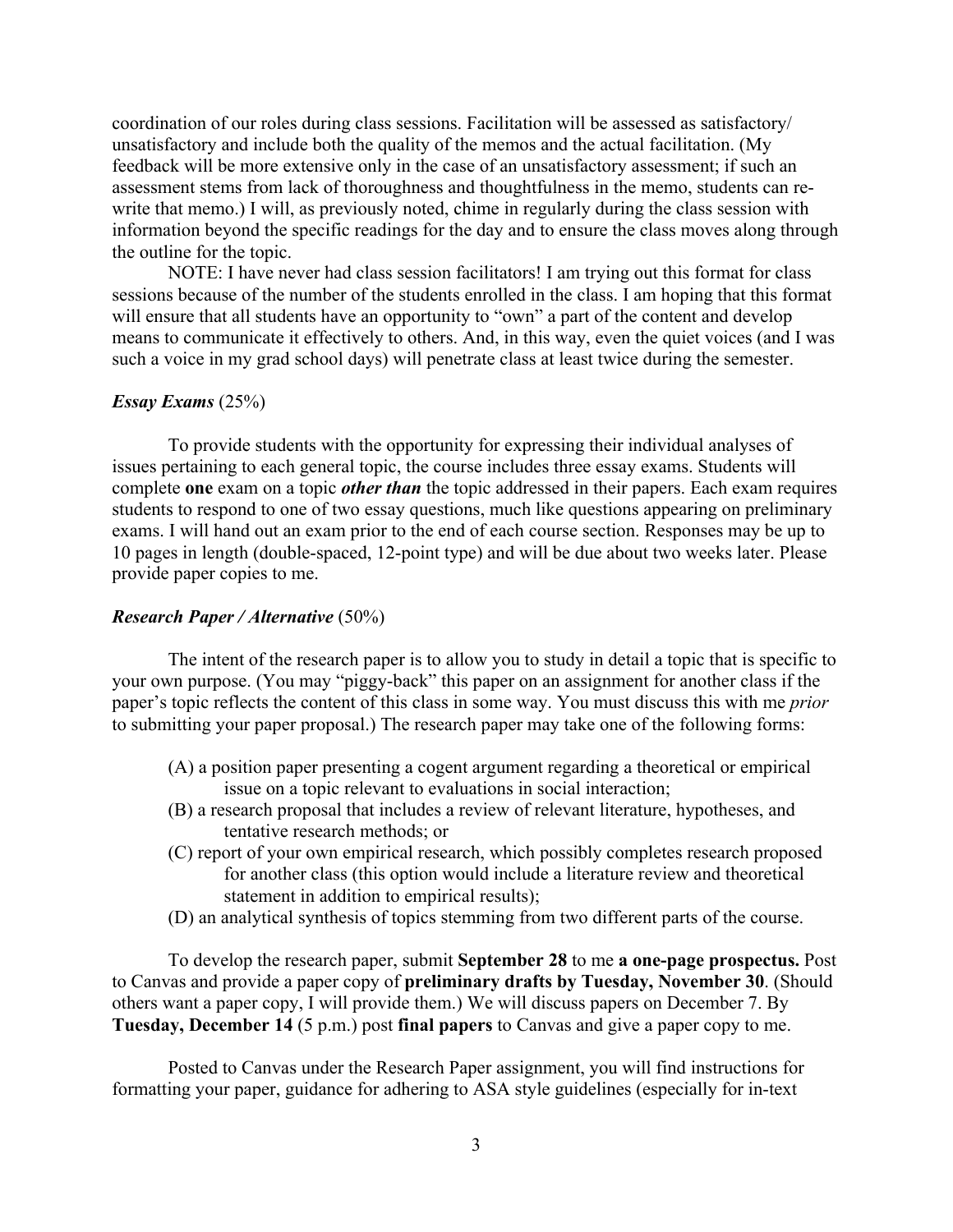citations and reference lists), and writing tips. The latter I have cumulated over many interactions with journal copy editors. Honing writing skills—ensuring clarity and succinctness—is a continual activity of an academic. **Be sure to follow formatting and style guidelines, and practice good writing!!!**

*Alernative*: Because students take this course for various reasons and at various points in their graduate careers, sometimes it does not make sense to devote effort to the development of a research paper that will be solely an exercise and never used for other scholarly purposes. Thus, as an alternative to the research paper, **students may opt to take all three essay exams** (one for each topic).

# *Paper Critiques* (5%/5%)

Seminar members will read and critique papers of at least two of their classmates. Authors are responsible for posting their papers to Canvas by November 30. Readers will take the role of "journal reviewer" in examining the papers. Each review (approximately one type-written page) should critique the author's argument and identify other inadequacies while at the same time offer constructive suggestions for revisions. **Readers should post to Canvas their reviews on December 6** (about 24 hours before discussion December 7). The early posting allows authors to consider the criticisms of classmates prior to the discussion. Authors should use the reviews as a basis for revising their papers.

| <b>Description</b>                                      | <b>Dates</b> (tentative) | % of Grade |
|---------------------------------------------------------|--------------------------|------------|
| <b>Class Session Facilitation</b> (2 over the semester) | various                  | 15         |
| <b>Essay Exams</b>                                      |                          | 25/75      |
| Social Cognition                                        | February 26-March 1      |            |
| Emotions                                                | April 2-5                |            |
| Justice                                                 | May 7-10                 |            |
| <b>Research Paper:</b>                                  |                          | 50         |
| Brief description of topic                              | September 28             |            |
| Draft                                                   | November 30              |            |
| Paper discussions                                       | December 7               |            |
| Final version of completed paper                        | December 14              |            |
| <b>Paper Critiques</b> (2 at end of semester)           | December 6               | 10         |

#### *Requirements Summary*

## **Policies and Resources**

*Considering the Pandemic:* Though this course meets in-person (under Emory's "Green" zone operations), I recognize that some students may not be on campus (e.g., owing to travel restrictions in home countries) or may face illness. We will appreciate their virtual presence. Should anyone's situation regarding health (physical or mental well-being), housing, or other matters affect their ability to participate in class, please contact the appropriate Emory student support organizations as soon as possible (see Emory coronavirus FAQ) and then reach out to me when feasible. Beyond physical illness, if you are feeling overwhelmed and think you might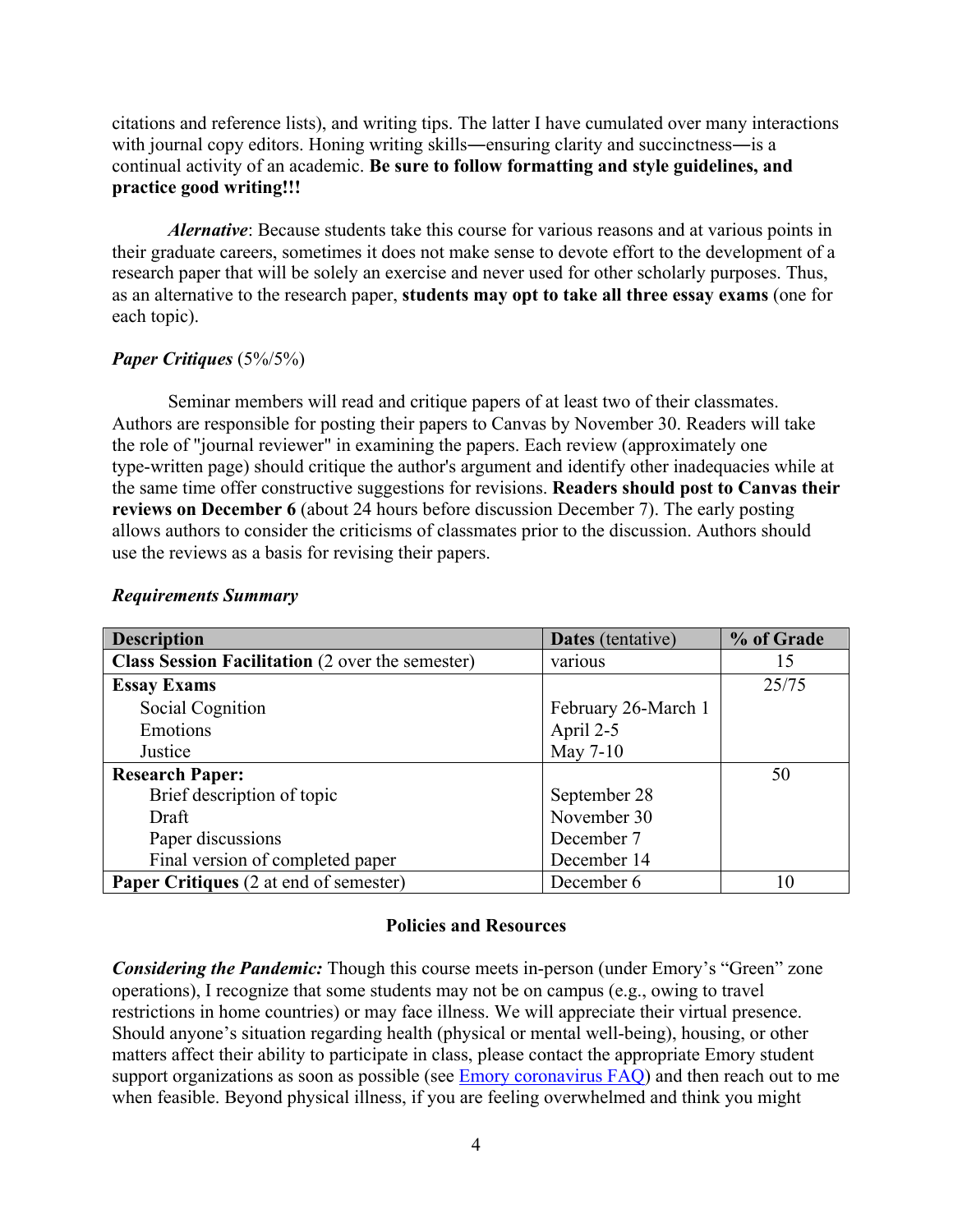benefit from additional support, Emory (confidential) support services are available to you. Emory also offers free, 24/7 emotional, mental health, and medical support resources via TimelyCare. I will exercise flexibility in the attendance policy owing to illness.

Everybody must always keep their face mask (covering nose, mouth, and chin) on while indoors on campus, including our classroom. This disallows eating and drinking in the classroom. Failure to comply with the masking requirement, designed to ensure safety of all in the seminar, will result in a request to leave the class session. Emory's campus masking policy ensures everyone's safety without requiring disclosure of personal health/vaccination status. While masked in class, please project and enunciate so that we can hear each other!

*Communication:* The best way to reach me is via email and I try to respond within 24 hours (though the lag may be longer on the weekends). Consult the syllabus for answers to questions before tagging me in. If your question is one that others might also have, I will post answers to Canvas announcements.

*Academic Conduct:* Students must conduct themselves in accordance with the policies described in the Emory University honor code regarding conduct and academic honesty. When you take an exam or submit your assignments, you are pledging to the honor code. For reference, please consult honor code policies.

**Disabilities**: Students with disabilities must contact the **Department of Accessibility Services** (404-727-9877) early in the semester to obtain proper documentation if accommodations are needed. Make sure everything is in order by the third week of the semester.

*Writing Center Access:* In composing your paper, you should feel free to avail yourself of the assistance available at the Emory Writing Center and the ESL Program. Tutors in these programs can assist with a range of projects and in a variety of forms, from inception of an idea to structure of the document, use of sources, grammar, and word choice. (Proofreading, however, is outside of their purview!) Click to learn more about the Writing Center or about ESL tutoring.

# **Course Outline**

# I. Introduction (31 August)

# II. Social Cognition

- A. What drives categorization and other mental representations? (7 September)
	- \* Hegtvedt, Karen A. and Cathryn Johnson. 2018. *Social Psychology: Individuals, Interaction, and Inequality.* Newbury Park, CA: Sage. (Chapter 5: "Intraindividual Processes: Social Cognition")
	- *SC*: Chapter 1, Introduction Chapter 2, Dual Modes in Social Cognition Chapter 3, Attention and Encoding (pp. 67-68, 74-97)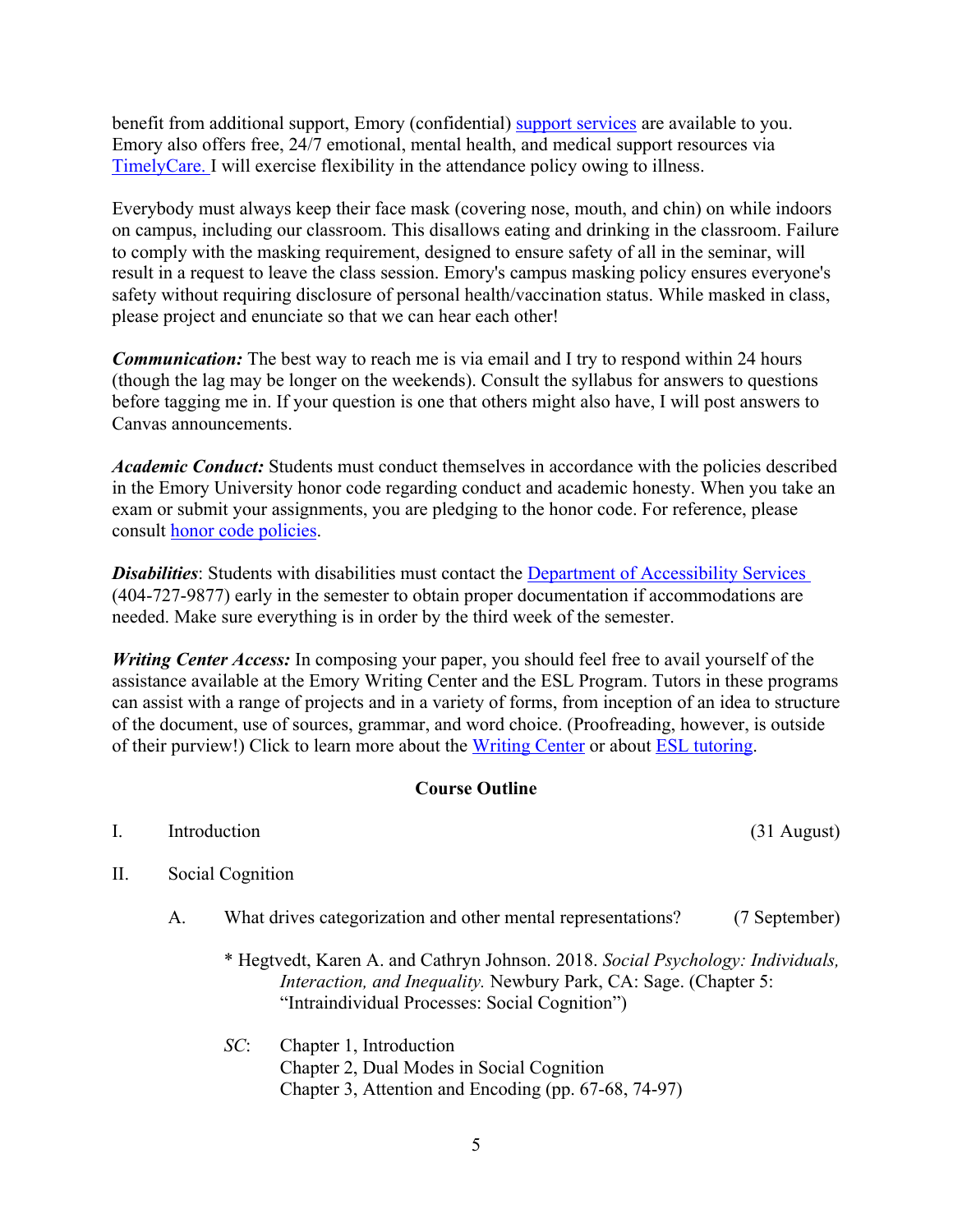Chapter 4, Representation in Memory (pp. 117-30)

- Mann, Thomas C. and Melissa J. Ferguson. 2015. "Can We Undo Our First Impressions? The Role of Reinterpretation in Reversing Implicit Evaluations." *Journal of Personality and Social Psychology* 108:823-49.
- Monroe, Brian M., Bryan L. Koenig, Kum Seong Wan, Tei Laine, Swati Gupta, and Andrew Ortony. 2018 "Re-examining Dominance of Categories in Impression Formation: A Test of Dual-Process Models." *Journal of Personality and Social Psychology* 115:1-30.
- \*Scholer, Abigail A. and E. Tory Higgins. 2008. "People as Resources: Exploring the Functionality of *Warm* and *Cold*." *European Journal of Social Psychology* 38:1111-120.
- B. How are perceptions shaped by the "self," comparisons, and shortcuts? (14 September)
	- *SC*: Chapter 5, Self in Social Cognition Chapter 7, Heuristics and Shortcuts
	- Suls, Jerry and Ladd Wheeler. 2012. "Social Comparison Theory." Pp. 460-82 in *Handbook of Theories of Social Psychology* (vol. 1), edited by P. A. M. Van Lange, A. W. Kruglanski, ad E. T. Higgins. Thousand Oaks, CA: Sage.
	- Brown, Douglas J., D. Lance Ferris, Daniel Heller, and Lisa M. Keeping. 2007; "Antecedents and Consequences of the Frequency of Upward and Downward Social Comparisons at Work." *Organizational Behavior and Human Decision Processes* 102:59-75.

Baldwin, Matthew and Thomas Mussweiler. 2018. "The Culture of Social Comparison." Proceedings of the National Academy of Science 115:E0967-74.

- C. How do people assess others' behavior and situations? How "accurate" are their perceptions? (21 September)
	- *SC*: Chapter 6, Attribution Chapter 8, Accuracy and Efficiency in Social Inference (pp. 227-50)
	- Okten, Irmak Olcaysoy and Gordon B. Moskowitz. 2018. "Goal Versus Trait Explanations: Causal Attributions Beyond the Trait-Situation Dichotomy." *Journal of Personality and Social Psychology* 114:211-29.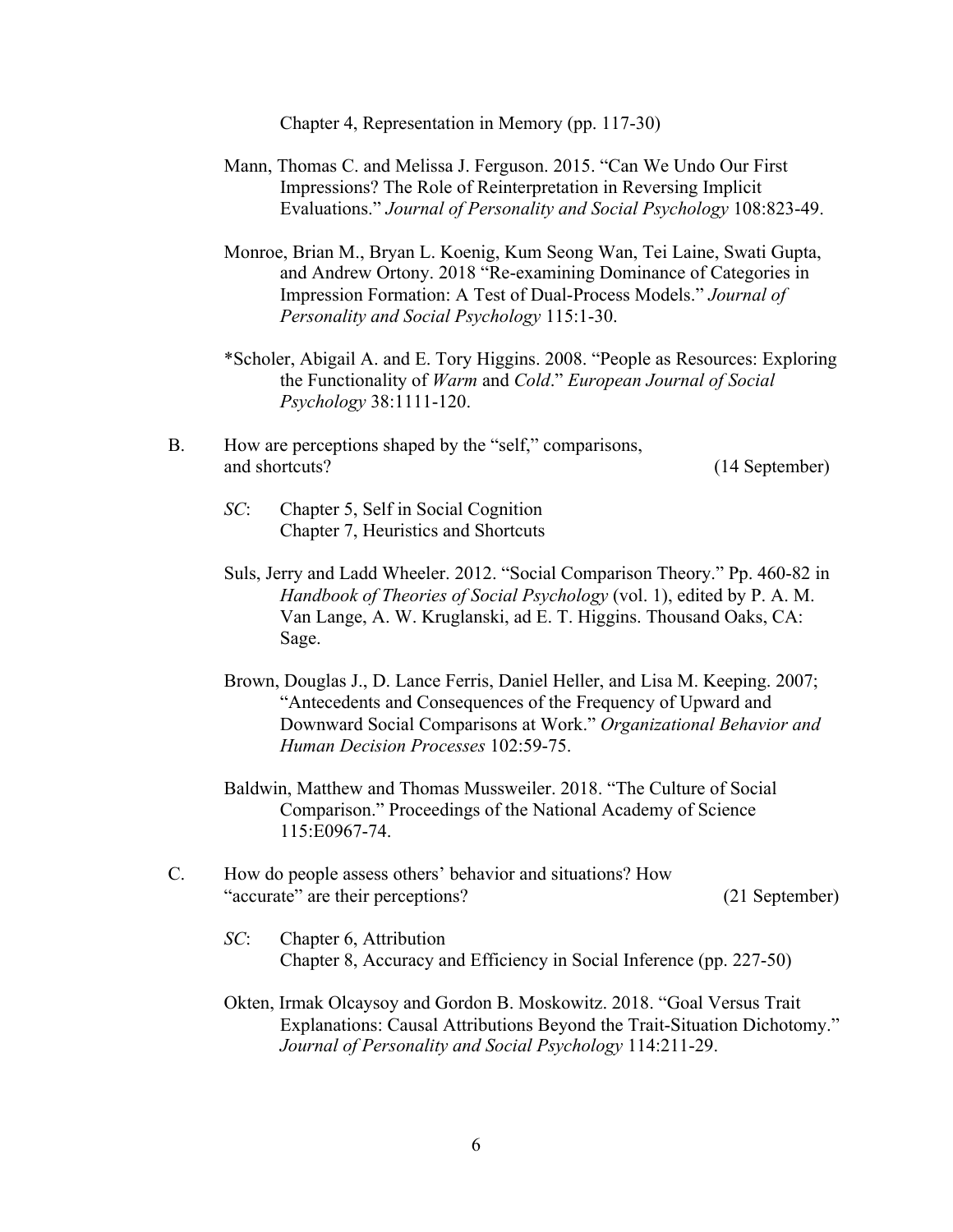- Todd, Andrew R., Daniel C. Molden, Jaap Ham, and Roos Vonk. 2011. "The Automatic and Co-Occurring Activation of Multiple Social Inferences." *Journal of Experimental Social Psychology* 47:37-49.
- D. How do cognitions underlie stereotyping? How do such assessments affect subsequent behavior? (28 September)
	- \* Hegtvedt, Karen A. and Cathryn Johnson. 2018. *Social Psychology: Individuals, Interaction, and Inequality.* Newbury Park, CA: Sage. (Chapter 12: "Intergroup Processes")
	- *SC:* Chapter 11, Stereotyping: Cognition and Bias Chapter 15, Behavior and Cognition (pp. 450-71)
	- Sherman, Jeffrey W., Steven J. Stroessner, Frederica R. Conrey, and Omar A. Azam. 2005. "Prejudice and Stereotype Maintenance Processes: Attention, Attribution, and Individuation." *Journal of Personality and Social Psychology* 89:607-22.
	- Prati, Francesca, Richard J. Crisp, and Monica Rubini. 2021. "40 Years of Multiple Social Categorization: A Tool for Social Inclusivity." *European Review of Social Psychology* 32:47-87.
	- Zerubavel, Eviatar. 2019. "Cognitive Sociology: Between the Personal and the Universal Mind." Pp. 31-41 in *The Oxford Handbook of Cognitive Sociology*, edited by W. H. Brekhus and G. Ignatow. Oxford: Oxford University Press.

# III. Emotions

A. What are emotions? (5 October)

- \* Hegtvedt, Karen A. and Cathryn Johnson. 2018. *Social Psychology: Individuals, Interaction, and Inequality.* Newbury Park, CA: Sage. (Chapter 7: "Beyond Cognitions: Affect and Emotion")
- \**SC*: Chapter 13, From Social Cognition to Affect (skim)
- Turner, Jonathan H. and Jane E. Stets. 2005. *The Sociology of Emotions* (chapter 1 "Conceptualizing Emotions Sociologically"). Cambridge: Cambridge University Press.
- Ashkanasy, Neal M. and Alana D. Dorris. 2017. "Emotions in the Workplace." *Annual Review of Organizational Psychology and Organizational Behavior* 4:67-90.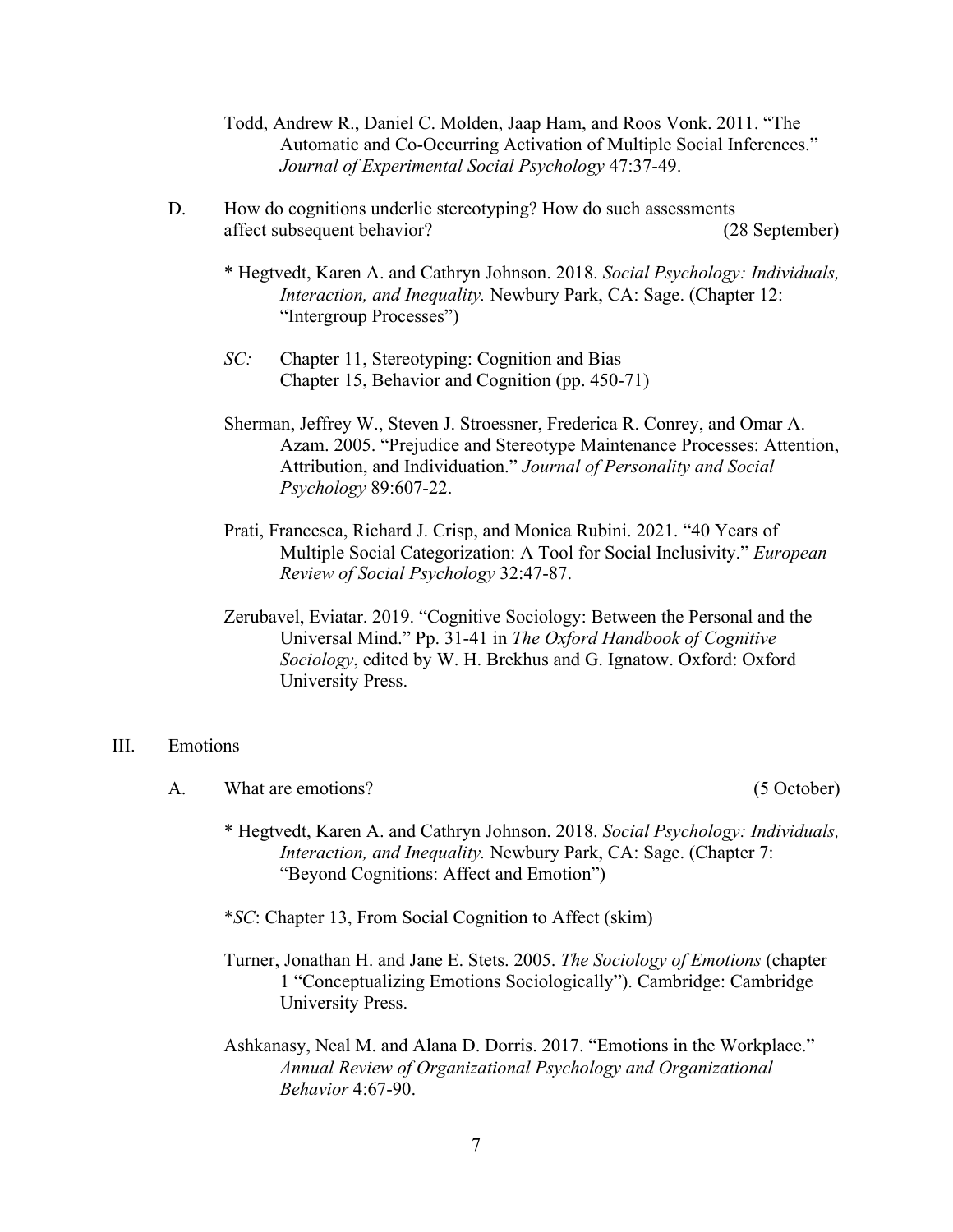|                   | Matsumoto, David and Hyi Sung Hwang. 2012. "Culture and Emotion: The<br>Integration of Biological and Cultural Contributions." Journal of Cross-<br>Cultural Psychology 43:91-118.                                                     |                |  |
|-------------------|----------------------------------------------------------------------------------------------------------------------------------------------------------------------------------------------------------------------------------------|----------------|--|
|                   | Cordaro, Daniel T., Rui Sun, Dacher Keltner, Shanmukh Kamble, Niranjan<br>Huddar, and Galen McNeil. 2018. "Universals and Cultural Variations in<br>22 Emotional Expressions across Five Cultures." <i>Emotion</i> 18:75-93.           |                |  |
| <b>Fall Break</b> |                                                                                                                                                                                                                                        | $(12$ October) |  |
| <b>B.</b>         | How do emotional experiences emerge?                                                                                                                                                                                                   | $(19$ October) |  |
|                   | * Turner, Jonathan H. and Jan E. Stets. 2006. "Sociological Theories of Human<br>Emotion." Annual Review of Sociology 32: 25-52.                                                                                                       |                |  |
|                   | SC: pp. 161-162 (description of Schachter and Singer 1962)                                                                                                                                                                             |                |  |
|                   | Lively, Kathryn and David R. Heise. 2014. "Emotions in Affect Control Theory."<br>Pp. 51-75 in Handbook of the Sociology of Emotions, volume II, edited by<br>J. E. Stets and J. H. Turner. New York: Springer.                        |                |  |
|                   | Kroska, Amy and Trent C. Cason. 2019. "The Gender Gap in Business<br>Leadership: Exploring an Affect Control Theory Explanation." Social<br>Psychology Quarterly 82:75-97.                                                             |                |  |
|                   | Kemper, T. D. 2006. "Power and Status and the Power-Status Theory of<br>Emotions." Pp. 114-134 in Handbook of the Sociology of Emotions, edited<br>by Jan E. Stets and Jonathan H. Turner. NY: Springer.                               |                |  |
|                   | Collett, Jessica L. and Omar Lizardo. 2010. "Occupational Status and the<br>Experience of Anger." Social Forces 88:2079-2104.                                                                                                          |                |  |
|                   | Trettevik, Ryan. 2016. "Identities, Goals, and Emotions." Social Psychology<br>Quarterly 79:263-83.                                                                                                                                    |                |  |
| C.                | How are emotions managed?                                                                                                                                                                                                              | (26 October)   |  |
|                   | Hochschild, Arlie Russell. 1990. "Ideology and Emotion Management: A<br>Perspective and Path for Future Research." Pp. 117-142 in Research<br>Agendas in the Sociology of Emotions, edited by T. D. Kemper. Albany,<br>NY: SUNY Press. |                |  |
|                   | Wingfield, Adia Harvey 2010. "Are Some Emotions Marked 'Whites Only'?<br>Racialized Feeling Rules in Professional Workplaces." Social Problems<br>57:251-268.                                                                          |                |  |

8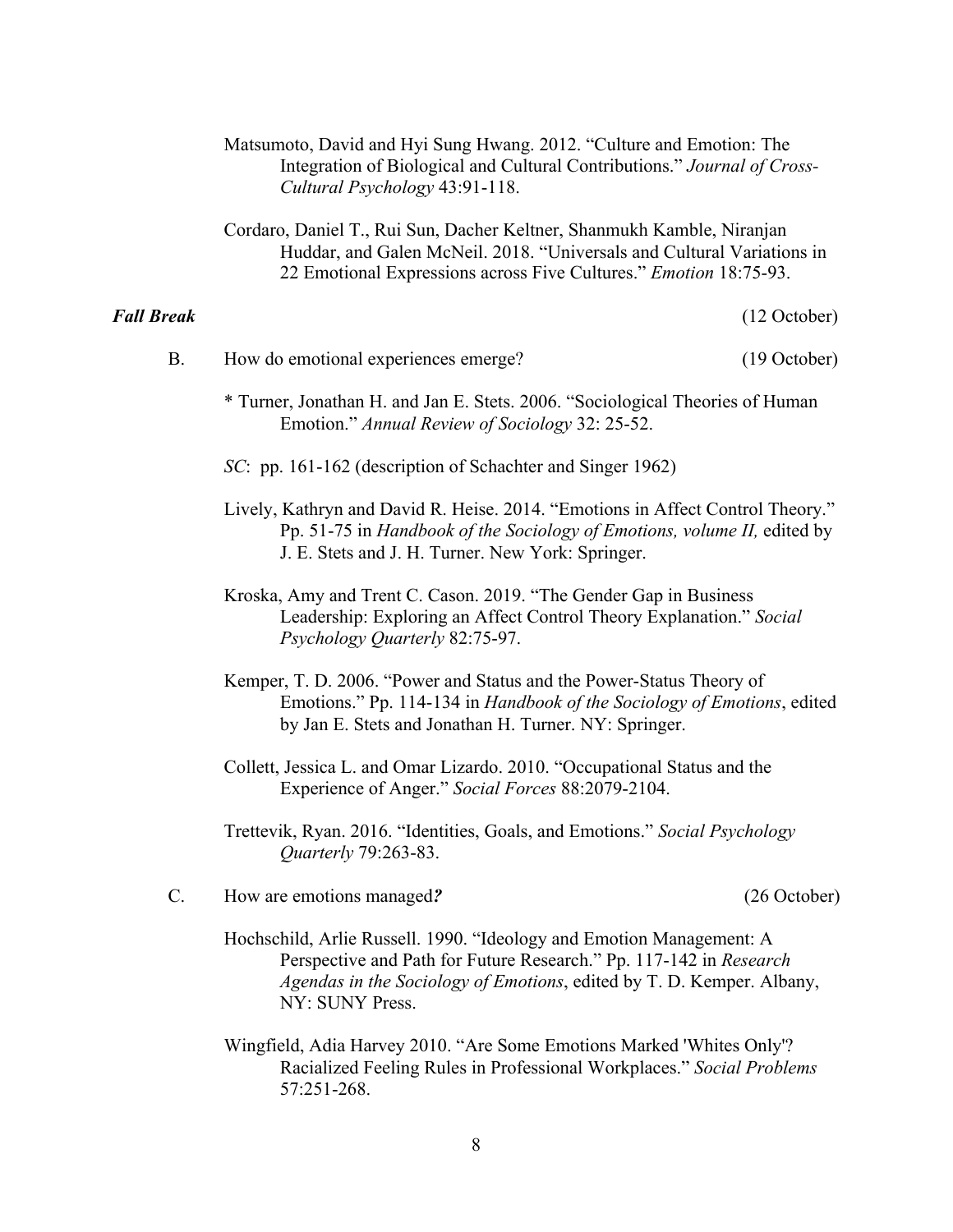- Lively, Kathryn J. 2000. "Reciprocal Emotion Management." *Work and Occupations* 27:32-63.
- Cottingham, Marci D., and Rebecca J. Erickson. 2020. "The Promise of Emotion Practice: At the Bedside and Beyond." *Work and Occupations* 47:173-99.
- \* Cahill, Spencer E. and Robin Eggleston. 1994. "Managing Emotions in Public: The Case of Wheelchair Users." *Social Psychology Quarterly* 57:300-312.
- D. How does group structure and the context affect emotions? (2 November)
	- Thye, Shane, Edward J. Lawler, and Jeongkoo Yoon. 2019. "The Formation of Group Ties in Open Interaction Groups." *Social Psychology Quarterly*  82:158-81.
	- Johnson, Cathryn, Rebecca Ford, and Joanne Kaufmann. 2000. "Emotional Reactions to Conflict: Do Dependence and Legitimacy Matter?" *Social Forces* 79:107-137.
	- Gengler, Amanda M. 2020. "Emotions and Medical Decision-Making." *Social Psychology Quarterly* 83:174-94.
	- Lively, Kathryn J. and Brian Powell. 2006. "Emotional Expression at Work and at Home: Domain, Status, or Individual Characteristics?" *Social Psychology Quarterly* 69:17-38.
- IV. Justice Processes
	- A. What is justice? (9 November)

- \* Hegtvedt, Karen A. and Cathryn Johnson. 2018. *Social Psychology: Individuals, Interaction, and Inequality.* Newbury Park, CA: Sage. (Chapter 11: "Justice Processes and Evaluations within Groups")
- Hegtvedt, Karen A. 2018. "Justice Frameworks." Pp. 54-80 in *Contemporary Social Psychological Theories* (2nd edition), edited by Peter J. Burke. Stanford, CA: Stanford University Press.
- Vermunt, Riël and Herman Steensma. 2016. "Procedural Justice." Pp. 219-36 in *Handbook of Social Justice Theory and Research,* edited by C. Sabbagh and M. Schmitt. New York: Springer.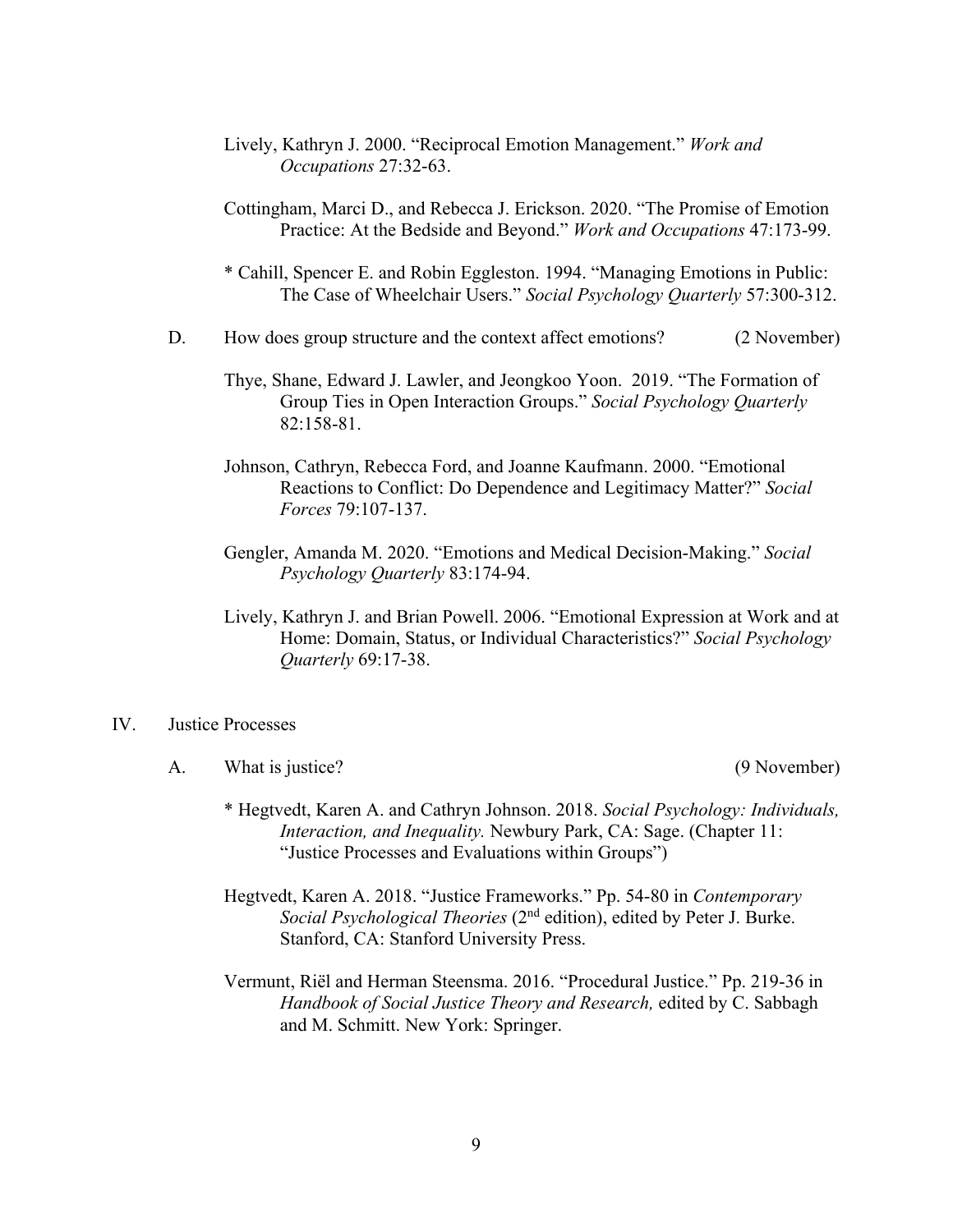- Skitka, Linda J., Christopher W. Bauman, and Elizabeth Mullen. 2015. "Morality and Justice." Pp. 407-24 in *Handbook of Social Justice Theory and Research,* edited by C. Sabbagh and M. Schmitt. New York: Springer.
- Jasso, Guillermina. 1983. "Fairness of Individual Rewards and Fairness of the Reward Distribution: Specifying the Inconsistency between the Micro and Macro Principles of Justice." *Social Psychology Quarterly* 46:185-199.
- Leung, Kowk. 2005. "How Generalizable Are Justice Effects across Cultures?" Pp. 555-86 in *Handbook of Organizational Justice,* edited by J. Greenberg and J. A. Colquitt. Mahwah, NJ: Lawrence Erlbaum Associates.
- B. How do people perceive injustice? (16 November)

- Proudfoot, Devon and E. Allan Lind. 2015. "Fairness Heuristic Theory, the Uncertainty Management Model, and Fairness at Work." In *The Oxford Handbook of Justice in the Workplace,* edited by Russell S. Cropanzano and Maureen L. Ambrose. Online Publication DOI: 10.1093/oxfordhb/9780199981410.013.17
- Freundenthaler, Heribert H. and Gerold Mikula. 1998. "From Unfulfilled Wants to the Experience of Injustice: Women's Sense of Injustice regarding the Lopsided Division of Household Labor." *Social Justice Research* 11:289- 312.
- Van den Bos, Kees. 2003. "On the Subjective Quality of Social Justice: The Role of Affect as Information in the Psychology of Justice Judgments." *Journal of Personality and Social Psychology* 85:482-498.
- Schneider, Simone M. and Peter Valet. 2017. "Relative Standards and Distributive Justice: How Social Comparison Orientations Moderate the Link between Relative Earnings and Justice Perceptions." *Social Psychology Quarterly* 80:276-87.
- Parris, Christie L., Karen A. Hegtvedt, and Cathryn Johnson. 2021. "Assessments of Environmental Justice Among Black Americans." *Social Currents*  8:45-63.
- C. How do people respond to injustice? (23 November)
	- \*Hegtvedt, Karen A. and Christie Parris. 2014. "Emotions in Justice Processes." Pp. 103-26 in *Handbook of Sociology of Emotions,* edited by Jan Stets and Jonathan Turner. New York: Springer.